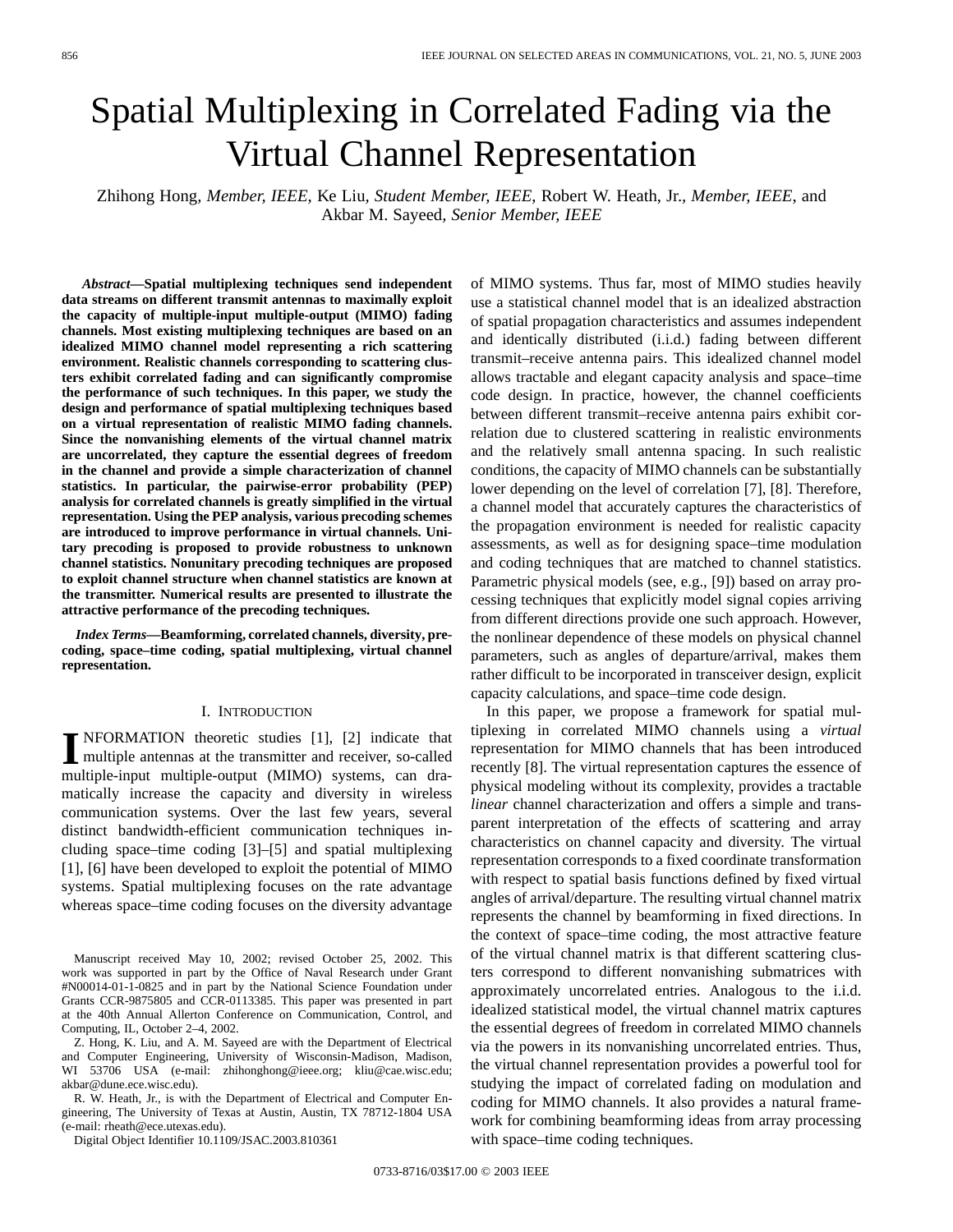Our approach to spatial multiplexing in correlated MIMO channels is motivated by the analysis of the pairwise-error probability (PEP) in the virtual channel representation. As we will see, the key problem in correlated channels is that some particular codeword error vectors may lie in the channel null space thereby increasing the PEP. The virtual channel matrix, due to its uncorrelated nonvanishing entries, clearly exposes the interaction between the signal space and the channel that causes such degradation in spatial multiplexing performance. Based on our analysis, precoding the transmitted codewords emerges as a simple and effective way for dealing with correlated fading. When the channel statistics are unknown at the transmitter, precoding via *unitary* matrices is proposed for rotating the transmitted codewords to avoid collisions between the codeword error vectors and the channel null space. When channel statistics are known at the transmitter, the structure of nonvanishing entries in the virtual channel correlation matrix is exploited to develop precoding techniques via *nonunitary* matrices that *rotate* and *scale* the codeword vectors to avoid collisions with the channel null space, as well as to match transmitted signal power to the relative channel power in different spatial dimensions.

Precoding techniques have been investigated by several researchers in related contexts. Precoding to rotate the signal constellation and improve robustness of spatial multiplexing is considered in [10] for a polarized channel and in [11] in the presence of spatial correlation for the special case of two transmit and two receive antennas. Both above schemes consider diagonal precoding matrices and both assume knowledge of the (nondiagonal) channel correlation matrix at the transmitter. Linear precoding is considered in [12] for space–time coded system with known fading correlations and in [13] for transmit diversity with random-fading channels. The key advantage of our precoding schemes is due to the uncorrelated nature of the virtual channel matrix: the virtual channel correlation matrix is diagonal regardless of the correlation structure of the original channel matrix. As we will see, this greatly simplifies PEP analysis and also offers direct insights for matching signaling schemes to channel characteristics. In a sense, the proposed precoding techniques effectively combine beamforming ideas with space–time coding via the virtual channel representation.

The paper is organized as follows. In Section II, we provide a brief review of the virtual channel representation. In Section III, we provide a general framework for PEP analysis in correlated MIMO channels based on the virtual channel representation. Section IV focuses on the performance of spatial multiplexing techniques in correlated channels and discusses the mechanisms underlying the degradation of performance in such channels. Motivated by the analysis in Sections III and IV, precoding techniques are proposed in Section V that effectively account for correlated fading depending on whether channel statistics are known at the transmitter or not. Numerical results illustrating the performance of precoding techniques are presented in Section VI. Section VII presents some concluding remarks.

The following notation is used throughout the paper. We use  $*$ for conjugate, <sup>T</sup> for transpose, <sup>H</sup> for conjugate transpose, tr(.) for the trace operator,  $vec(\cdot)$  for stacking columns of a ma-

Fig. 1. A schematic illustrating the virtual representation of a physical scattering environment. The virtual representation corresponds to beamforming in fixed directions determined by the resolution of the arrays.

trix,  $\otimes$  for Kronecker product [14],  $||A||_F^2 = \text{tr}(AA^H)$  for the Frobenius norm, and  $E_s$  to denote expectation with respect to random variable  $s$  when it is not clear from the context. We use boldface lowercase letters to denote vectors and boldface uppercase to denote matrices.  $[\mathbf{s}]_k$  is the kth element of the vector **s** while  $[\mathbf{S}]_{k,l}$  is the element in the kth row and lth column of the matrix S.

#### II. VIRTUAL CHANNEL REPRESENTATION

We consider a narrowband MIMO system with  $M_t$  transmit antennas and  $M_r$  receive antennas. In the absence of noise, we have  $y = Hs$ , where s is the  $M_t$ -dimensional transmitted vector, y is the  $M_r$ -dimensional received vector, and **H** is the  $M_r \times M_t$  channel matrix coupling the transmit and receive antennas. The idealized statistical model corresponding to a rich scattering environment assumes that the elements of  $H$  are i.i.d. complex Gaussian random variables. However, the elements of  $H$  are correlated in realistic environments and the statistics of  $H$ are dictated by the scattering and array characteristics, such as angular spreads of scattering clusters and antenna spacing [7], [8]. In this paper, we use the virtual channel representation introduced in [8] to capture the statistical structure of correlated fading channels imposed by clustered scattering environments.

A schematic illustrating the virtual channel representation is shown in Fig. 1. Consider one-dimensional uniform linear arrays (ULAs) of antennas at both the transmitter and receiver for simplicity and assume that far-field assumptions apply. The channel matrix can then be described via the array steering and response vectors given by

$$
\mathbf{a}_{T}(\theta_{T}) = \frac{1}{\sqrt{M_t}} \left[ 1, e^{-j2\pi\theta_{T}}, \dots, e^{-j2\pi(M_t - 1)\theta_{T}} \right]^{T}
$$

$$
\mathbf{a}_{R}(\theta_{R}) = \frac{1}{\sqrt{M_r}} \left[ 1, e^{-j2\pi\theta_{R}}, \dots, e^{-j2\pi(M_r - 1)\theta_{R}} \right]^{T} \quad (1)
$$

where  $\theta$  represents the angle variable and is related to the physical angle  $\varphi$  (measured with respect to the horizontal axis as illustrated in Fig. 1) as  $\theta = d \sin(\varphi)/\lambda$ , where  $\lambda$  is the wavelength of propagation and  $d$  is the antenna spacing. The vector  $a_R(\theta_R)$  represents the signal response at the receiver array due to a point source in the direction  $\varphi_R$ . Similarly,  $a_T(\theta_T)$  represents the array weights needed to transmit a beam focused in the

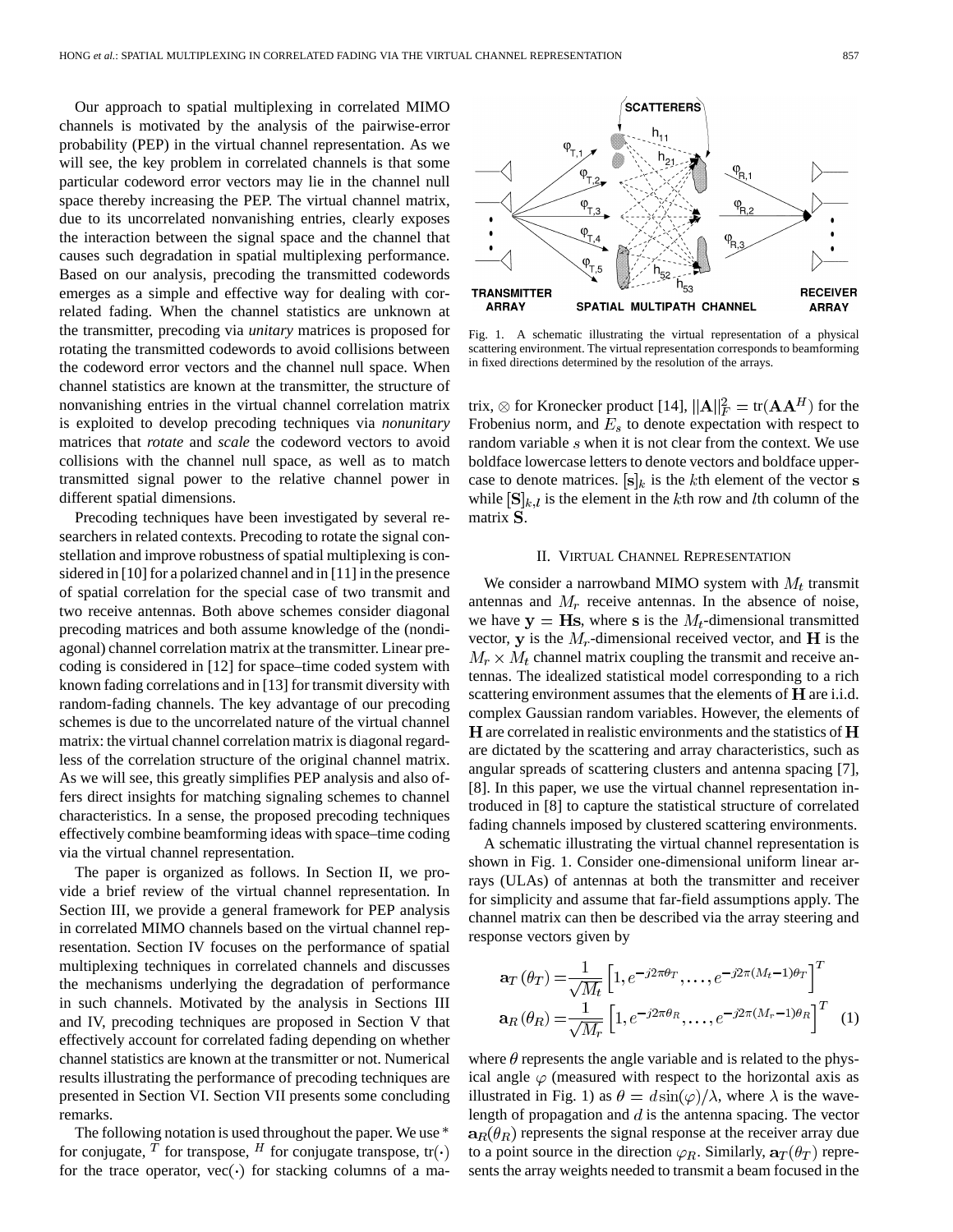direction of  $\varphi_T$ . Note that the steering and response vectors in (1) are periodic in  $\theta$  with period 1.

Parameterized physical models represent  $H$  via signal propagation over multiple paths (see, e.g., [8] and [9])

$$
\mathbf{H} = \sum_{l=1}^{L} \beta_l \mathbf{a}_R \left( \theta_{R,l} \right) \mathbf{a}_T^H \left( \theta_{T,l} \right) \tag{2}
$$

where  $\beta_l$  is the fading gain,  $\theta_{R,l}$  represents the angle of arrival (AoA), and  $\theta_{T,l}$  represents the angle of departure (AoD) associated with the  $l$ th path. The virtual representation, on the other hand, exploits the finite dimensionality of the signal space<sup>1</sup> to use spatial beams in *fixed, virtual* directions (as illustrated in Fig. 1) to capture the effect of the scattering environment [8]. The virtual channel representation can be expressed as

$$
\mathbf{H} = \sum_{m=1}^{M_T} \sum_{n=1}^{M_t} \left[ \mathbf{H}_V \right]_{m,n} \mathbf{a}_R \left( \theta_{R,m} \right) \mathbf{a}_T^H \left( \theta_{T,n} \right) = \mathbf{A}_R \mathbf{H}_V \mathbf{A}_T^H
$$
\n(3)

where  $A_R = [\mathbf{a}_R(\theta_{R,1}), \dots, \mathbf{a}_R(\theta_{R,M_r})]$   $(M_r \times M_r)$  and  $A_T = [\mathbf{a}_T(\theta_{T,1}), \dots, \mathbf{a}_T(\theta_{T,M_t})]$   $(M_t \times M_t)$  are full-rank matrices defined by the fixed virtual angles  $\{\theta_{T,n}\}\$  and  $\{\theta_{R,m}\}.$ Uniform sampling of  $\theta$  in the principal period ( $\theta \in [-0.5, 0.5)$ ) is a natural choice for virtual spatial angles

$$
\theta_{R,m} = \frac{m-1}{M_r} - 0.5, \ \theta_{T,n} = \frac{n-1}{M_t} - 0.5 \tag{4}
$$

which yields unitary matrices  $A_R$  and  $A_T$ .  $A_R$  is an  $M_r \times M_r$ discrete Fourier transform (DFT) matrix and  $A_T$  is an  $M_t \times M_t$ DFT matrix. Therefore,  $\mathbf{H}_V$  is unitarily equivalent to  $\mathbf{H}$  and captures all channel information.

Realistic propagation environments can be modeled via a superposition of scattering clusters with limited angular spreads (see, e.g., [8] and [15]). The virtual channel matrix  $\mathbf{H}_V$  provides an intuitively appealing "imaging" representation for such environments: different clusters correspond to different nonvanishing submatrices of  $\mathbf{H}_V$ . Furthermore, it is shown in [8] that the nonvanishing elements of  $\mathbf{H}_V$  are approximately uncorrelated under the usual assumption of uncorrelated physical scattering. The virtual channel matrix clearly reveals the capacity and diversity afforded by a given scattering environment. The capacity multiplier provided by a cluster is determined by the size/rank of the corresponding submatrix and depends on the number of virtual angles that lie within the angular spread of the cluster. The number of nonvanishing entries in each submatrix determines the diversity afforded by the cluster and depends on the nature of scattering within the cluster.

A valuable representation of (3) is obtained by stacking the columns of  $H$  as

$$
\mathbf{h} = \text{vec}(\mathbf{H}) = [\mathbf{A}_T^* \otimes \mathbf{A}_R] \text{ vec } (\mathbf{H}_V)
$$
  
= 
$$
\sum_{m=1}^{M_r} \sum_{n=1}^{M_t} [\mathbf{H}_V]_{m,n} \mathbf{a}_T^* (\theta_{T,n}) \otimes \mathbf{a}_R (\theta_{R,m})
$$
 (5)

using the identity vec  $(ABC) = [C^T \otimes A] \text{vec}(B)$ . Let  $R =$  $E(\mathbf{h}\mathbf{h}^H)$  denote the correlation matrix of **h** and  $\mathbf{R}_V$  the correlation matrix of  $\mathbf{h}_V = \text{vec}(\mathbf{H}_V)$ . R and  $\mathbf{R}_V$  are related by

$$
\mathbf{R} = [\mathbf{A}_T^* \otimes \mathbf{A}_R] \mathbf{R}_V \left[ \mathbf{A}_T^T \otimes \mathbf{A}_R^H \right] \n\approx \sum_{m=1}^{M_r} \sum_{n=1}^{M_t} \sigma_{m,n}^2 \left[ \mathbf{a}_T^* \left( \theta_{T,n} \right) \otimes \mathbf{a}_R \left( \theta_{R,m} \right) \right] \n\cdot \left[ \mathbf{a}_T^T \left( \theta_{T,n} \right) \otimes \mathbf{a}_R^H \left( \theta_{R,m} \right) \right]
$$
\n(6)

where  $\sigma_{m,n}^2 = E[[\mathbf{H}_V]_{m,n}]^2$  are the diagonal entries of  $\mathbf{R}_V$ . Note that due to the approximately uncorrelated nature of the elements of  $H_V$ ,  $R_V$  is approximately diagonal. We assume  $\mathbf{R}_V$  to be exactly diagonal in this paper.<sup>2</sup> Furthermore,  $\mathbf{R}_V$ may have some zero elements on the diagonal corresponding to the vanishing elements in  $\mathbf{H}_V$  due to clustered scattering. We note that **R** and  $\mathbf{R}_V$  are unitarily equivalent since the Kronecker product of two unitary matrices is also unitary. Thus, (6) is an eigendecomposition of  $\bf{R}$  and (5) is the corresponding Karhunen–Loeve-like representation for each channel realization. Therefore, the nonvanishing diagonal elements of  $\mathbf{R}_V$  that capture the power in the nonvanishing elements of  $\mathbf{H}_V$ also determine the eigenvalues of  $\bf R$ . As we will see later, this is a very powerful property of the virtual channel matrix from the viewpoint of PEP calculations.

# III. PEP IN SPATIAL MULTIPLEXING SYSTEMS

In this section, we review spatial multiplexing and derive the PEP for spatial multiplexing in correlated channels via the virtual representation.

## *A. Review of Spatial Multiplexing*

Spatial multiplexing is a modulation technique for MIMO communication systems in which independent streams of data are multiplexed in space and subsequently demultiplexed at the receiver [1], [6]. During every discrete-time symbol period, the encoder multiplexes  $M_t$  complex symbols  $\{[\mathbf{s}]_n\}_{n=0}^{M_t-1}$  from a unit energy constellation to form a complex vector codeword s. The components of this vector codeword are modulated, up-converted and launched into the channel.

Neglecting symbol timing errors and frequency offsets, the  $M_r \times 1$  received signal vector after matched filtering and sampling can be written as

$$
\mathbf{y} = \sqrt{\frac{\rho}{M_t}} \mathbf{Hs} + \mathbf{v}
$$
 (7)

where  $v$  is the vector realization of i.i.d. complex circularly symmetric additive white Gaussian noise (AWGN) processes with distribution  $\mathcal{N}(\mathbf{0}, (N_o) \mathbf{I}_{M_r})$ , where  $\mathbf{I}_{M_r}$  denotes the identity matrix of dimension  $M_r$  and  $\rho$  is the total signal power. The channel  $H$  is assumed to be perfectly known at the receiver (via training symbols, e.g.,) but *unknown to the transmitter*. As will become clearer, limited information about the *statistics* of H at

<sup>1</sup>Due to finite number of antennas and, thus, finite array apertures.

<sup>2</sup>The approximation gets better with larger number of antennas and/or large array apertures [8].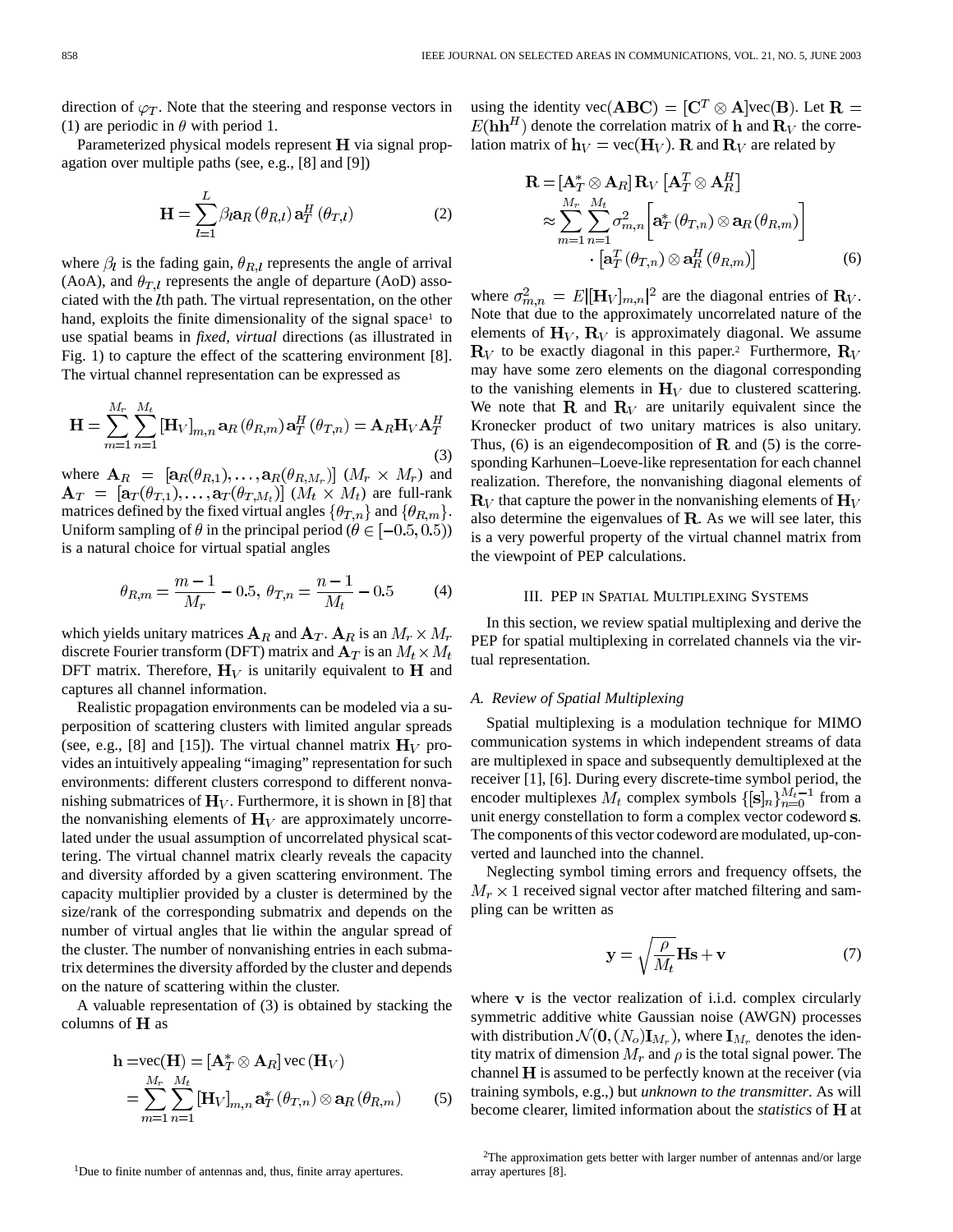the transmitter can be fruitfully exploited. We assume the use of the maximum-likelihood (ML) decoder at the receiver.

#### *B. Pairwise-Error Probability (PEP)*

For random channels the metric of interest is typically the average probability of error. Exact calculation of the symbol or bit-error probability for spatial multiplexing systems, however, is difficult [11], [16]. One solution commonly employed [17] is to upper bound the desired error probability using the union bound and the PEP.

Let  $P(\mathbf{s}^{(m)} \to \mathbf{s}^{(k)} | \mathbf{H})$  denote the probability that  $\mathbf{s}^{(m)}$  is decoded at the receiver erroneously as  $s^{(k)}$  for a given H. Let the error vector  $e^{(m,k)} = s^{(m)} - s^{(k)}$  and define the error correlation matrix of  $e^{(m,k)}$  as  $\mathbf{R}^{(m,k)} = e^{(m,k)}e^{(m,k)H}$ . Using the Chernoff bound  $Q(x) \le e^{-x^2/2}$  to upper bound the PEP and the fact that h has complex normal distribution with zero mean and covariance  $\mathbf{R}$ , it can be shown that [18]

$$
P\left(\mathbf{s}^{(m)}\!\rightarrow\!\mathbf{s}^{(k)}\right) = E_{\mathbf{H}}\left(P\left(\mathbf{s}^{(m)}\rightarrow\mathbf{s}^{(k)}|\mathbf{H}\right)\right)
$$

$$
\leq \left|\mathbf{I}_{M_rM_t} + \frac{\rho}{4M_tN_o}\mathbf{R}\left(\mathbf{R}^{(m,k)*}\otimes\mathbf{I}_{M_r}\right)\right|^{-1}.\tag{8}
$$

This is strictly true only for  $\bf R$  nonsingular. As we pointed out,  $\bf R$ is often singular or nearly singular due to clustered scattering. To avoid difficulties with the singular distribution, we can proceed with the above derivation assuming that  $\mathbf{R} = \mathbf{R} + \epsilon \mathbf{I}$  and then can let  $\epsilon$  go to zero to arrive at the result in (8). A more formal derivation of (8) is presented in [16] and [19].

Substituting (6) into (8) using the virtual representation, following the identity  $|\mathbf{I} + \mathbf{AB}| = |\mathbf{I} + \mathbf{BA}|$  and using the distributive property of the Kronecker product, we have

$$
P\left(\mathbf{s}^{(m)} \to \mathbf{s}^{(k)}\right)
$$
  
\n
$$
\leq \left| \mathbf{I}_{M_r M_t} + \frac{\rho}{4M_t N_o} \mathbf{R}_V \left[ \mathbf{A}_T^T \mathbf{R}^{(m,k)*} \mathbf{A}_T^* \otimes \mathbf{I}_{M_r} \right] \right|^{-1}
$$
  
\n
$$
= \prod_{r=0}^{R-1} \left( 1 + \frac{\rho}{4M_t N_o} \lambda_r \left( \mathbf{C}^{(m,k)} \right) \right)^{-1}
$$
(9)

where  $\mathbf{C}^{(m,k)}$  =  $\mathbf{R}_V[\mathbf{A}_T^T \mathbf{R}^{(m,k)*} \mathbf{A}_T^* \otimes \mathbf{I}_{M_r}], R$ rank  $(C^{(m,k)})$  and  $\lambda_r$  denotes the rth eigenvalue of  $C^{(m,k)}$ .

## *C. Signaling in the Virtual Channel*

Define the DFT of the codeword error correlation matrix as

$$
\mathbf{Q}^{(m,k)} = \mathbf{A}_T^T \mathbf{R}^{(m,k)*} \mathbf{A}_T^* = \mathbf{A}_T^T \mathbf{e}^{(m,k)*} \mathbf{e}^{(m,k)T} \mathbf{A}_T^*
$$

$$
= \mathbf{q}^{(m,k)} \mathbf{q}^{(m,k)H}
$$
(10)

which is rank-1 and  $q^{(m,k)} = A_T^T e^{*(m,k)}$  is the DFT of the error vector  $e^{(m,k)}$ . From (9), we see that the PEP is governed by the interaction between  $\mathbf{R}_V$  and  $\mathbf{Q}^{(m,k)} \otimes \mathbf{I}_{M_r}$ . The virtual channel representation, thus, suggests the DFT as a natural precoding matrix so that the codewords directly interact with the scattering characteristics captured by  $\mathbf{H}_V$ . That is, we consider transmitted signals of the form  $s = A_T s_V$  so that the channel (7) becomes

$$
\mathbf{y}_V = \sqrt{\frac{\rho}{M_t}} \mathbf{H}_V \mathbf{s}_V + \mathbf{v}_V \tag{11}
$$



Fig. 2. Signaling in the virtual channel. (a) System depiction with  $A_T$  as a precoder and  $A_R$  as a postcoder.  $s_V$  is the multiplexed symbol vector. (b) Equivalent representation of (a).  $s_V$  directly interacts with  $H_V$ .

where  $y_V = A_R^H y$  and similarly for  $v_V$ . The above equation says that at the transmitter, we first apply a DFT  $(A_T)$  to the transmitted codewords  $s_V$  before launching them onto the channel and at the receiver, we first apply a DFT  $({\bf A}_{R}^{H})$  to the received vector y before decoding  $s_V$ . Thus, (11) corresponds to signaling and reception directly in the virtual (Fourier) domain as illustrated in Fig. 2. Our subsequent development is in the context of (11). In this context, the transmit and receive antennas correspond to the virtual transmit and receive elements (corresponding to beams in virtual directions) and the matrix  $\mathbf{Q}^{(m,k)*}$ becomes the codeword error correlation matrix  $({\bf R}^{(m,k)})$  corresponding to the actual transmitted vectors [not their DFT as in (10)].

## *D. Rank and Eigenvalue Characterization*

According to the rank and determinant criteria [3], [20], the error rate performance is a function of the rank and the product of the eigenvalues of  $\mathbf{C}^{(m,k)}$ . The diversity advantage is determined by the rank which we can bound as

$$
R = \text{rank}\left(\mathbf{C}^{(m,k)}\right) \le \min\left(\text{rank}\left(\mathbf{R}_V\right), \text{rank}\left(\mathbf{Q}^{(m,k)} \otimes \mathbf{I}_{M_r}\right)\right) \\ = \min\left(\text{rank}\left(\mathbf{R}_V\right), M_r\right) \tag{12}
$$

since  $\mathbf{Q}^{(m,k)}$  is a rank-1 matrix. In realistic channels corresponding to clustered scattering, **R** is not diagonal but  $\mathbf{R}_V$  is still diagonal due to the properties of the virtual representation [8]. Note that the maximum rank of  $\mathbf{R}_V$  is  $M_t M_r$  and, thus, the absence of coding across time limits spatial multiplexing to a diversity advantage (defined as the minimum rank of all possible  $\mathbf{C}^{(m,k)}$  that is at most equal to  $M_r$ . Space–time coding can increase the rank of  $\mathbf{Q}^{(m,\tilde{k})}$  to  $M_t$  thereby restoring the diversity loss. In addition to the rank of  $\mathbf{Q}^{(m,k)}$ , the nature of scattering can also reduce the diversity advantage. This is because some diagonal elements of  $\mathbf{R}_V$  may be zero or near-zero depending on the scattering geometry and antenna spacing [8]. However, due to the inherent difference in the ranks of  $\mathbf{R}_V$  and  $\mathbf{Q}^{(m,k)} \otimes \mathbf{I}_{M_r}$ ,  $\mathbf{R}_V$  could have many vanishing (or small) diagonal entries and still yield the maximum diversity advantage  $(M_r)$ . It all depends on the interaction between  $\mathbf{R}_V$  (channel statistics) and  $\mathbf{Q}^{(m,k)} \otimes \mathbf{I}_{M_r}$  (code error properties) in (9).

Let  $\mathbf{R}_V = \text{diag}\{\mathbf{R}_V(0), \mathbf{R}_V(1), \dots, \mathbf{R}_V(M_t - 1)\}\$  be the diagonal decomposition of  $\mathbf{R}_V$  in terms of  $M_r \times M_r$  matrices,  $\mathbf{R}_V(n) = E[\mathbf{h}_V(n)\mathbf{h}_V^H(n)]$ , where  $\mathbf{h}_V(n)$  is the *n*th column of  $H_V$ .

*Theorem 1:* Explicit characterization of eigenvalues of  $\mathbf{C}^{(m,k)}$ . The  $M_r$  eigenvalues of  $\mathbf{C}^{(m,k)}$  are given by

$$
\lambda_r\left(\mathbf{C}^{(m,k)}\right) = \sum_{n=0}^{M_t - 1} \left| \left[\mathbf{q}^{(m,k)}\right]_n \right|^2 \left[\mathbf{R}_V(n)\right]_{r,r},
$$
  
\n
$$
r = 0, \dots, M_r - 1. \quad (13)
$$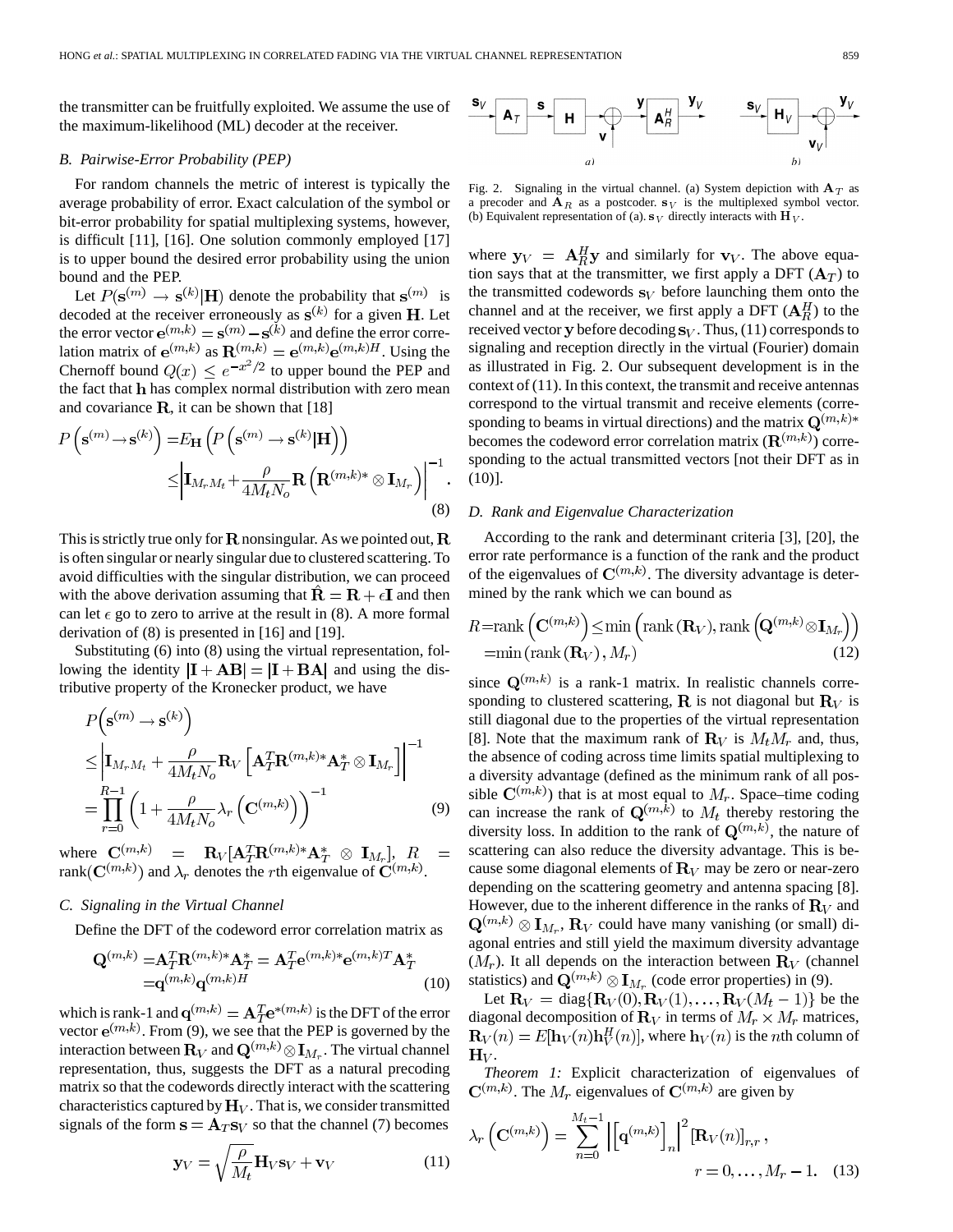*Proof:* We suppress the superscript  $(m, k)$  for simplicity of notation. First note that for  $\mathbf{Q} = \mathbf{q}\mathbf{q}^H$ ,  $\mathbf{R}_V[\mathbf{Q} \otimes \mathbf{I}_{M_r}] =$  $\mathbf{R}_V[\mathbf{q}\otimes \mathbf{I}_{M_r}][\mathbf{q}^H\otimes \mathbf{I}_{M_r}].$  Furthermore, the nonvanishing eigenvalues of a product of matrices are not changed by changing the order of matrices. Now

$$
\begin{aligned}\n\left[\mathbf{q}^H \otimes \mathbf{I}_{M_r}\right] \mathbf{R}_V \left[\mathbf{q} \otimes \mathbf{I}_{M_r}\right] \\
&= \left[\left[\mathbf{q}\right]_0^* \mathbf{I}_{M_r}, \left[\mathbf{q}\right]_1^* \mathbf{I}_{M_r}, \dots, \left[\mathbf{q}\right]_{M_t-1}^* \mathbf{I}_{M_r}\right] \\
\left[\left[\mathbf{q}\right]_0 \mathbf{R}_V(0), \left[\mathbf{q}\right]_1 \mathbf{R}_V(1), \dots, \\
\left[\mathbf{q}\right]_{M_t-1} \mathbf{R}_V(M_t-1)\right]^T \\
&= \sum_{n=0}^{M_t-1} \left[\left[\mathbf{q}\right]_n\right]^2 \mathbf{R}_V(n)\n\end{aligned} \tag{14}
$$

where note that  $M_r \times M_r$  matrices  $\mathbf{R}_V(n)$  in the last equality are diagonal matrices. Thus, the eigenvalues of  $\mathbf{C}^{(m,k)}$  are given by the diagonal entries of the matrix in (14) which are given in (13).

The above theorem has a very insightful interpretation: the th eigenvalue is equal to a weighted sum of the powers of all virtual transmit antennas coupled to the  $r$ th virtual receive antenna (via the rth row of  $H_V$ ). The weighting is given by the magnitude squares of the error vector components,  $\{ |[{\bf q}]_n|^2 \}$ , corresponding to different virtual transmit antennas. Note that the rth eigenvalue may be zero if either  $[\mathbf{R}_V(n)]_{r,r} = 0$  for all *n* (*r*th row of  $\mathbf{H}_V$  is zero) or if  $\mathbf{q}_n = 0$  for those values of *n* for which  $[\mathbf{R}_V(n)]_{r,r} \neq 0$ . Rearranging the order of nonzero eigenvalues, the PEP in (9) can be bounded at high signal-to-noise ratios (SNRs) as

$$
\text{PEP}(\mathbf{q}, \mathbf{R}_V) \le \left(\frac{\rho}{4M_tN_o}\right)^{-R} \left(\left[\prod_{r=0}^{R-1} \lambda_r(\mathbf{q}, \mathbf{R}_V)\right]^{1/R}\right)^{-R}
$$
\n(15)

and, thus, the diversity gain is  $R$  and the coding gain is  $\prod_{r=0}^{R-1} \lambda_r(\mathbf{q},\mathbf{R}_V)]^{1/R}$ . Note that both the diversity and coding gains depend on both the error codeword properties, as well as channel characteristics as evident from Theorem 1. For given  $\mathbf{R}_V$ , to maximize diversity gain we would like to have as many elements of error vectors  $q \in \mathcal{E}$  be nonvanishing for which the corresponding  $[\mathbf{R}_V(n)]_{r,r}$  is nonzero, where  $\mathcal E$  denotes the set of all possible codeword error vectors. To maximize coding gain, in addition, we would like each  $\vert\vert \mathbf{q} \vert_n\vert$  to be as large as possible over the entire set  $\mathcal{E}$ .

## IV. SPATIAL MULTIPLEXING IN THE VIRTUAL CHANNEL

In this section, we use the PEP analysis in the previous section to get further insight into the performance of spatial multiplexing in correlated channels.

Achieving the upper bound in (12) assumes that column space of  $\mathbf{Q}^{(m,k)} \otimes \mathbf{I}_{M_t}$  is not contained in the null-space of  $\mathbf{R}_V$ . However, due to the unconstrained nature (relative to general space–time coding) of codeword error vectors in spatial multiplexing and due to the vanishing diagonal entries of  $\mathbf{R}_V$  in clustered scattering, full intersection between the column space of  $\mathbf{Q}^{(m,k)} \otimes \mathbf{I}_{M_t}$  and the range space of  $\mathbf{R}_V$  cannot be guaranteed. This results in loss of diversity gain which we quantify in this section.

Exploiting the diagonal nature of  $\mathbf{R}_V$  and the structure of the codeword error vectors in spatial multiplexing, we can obtain an exact expression for the diversity advantage that holds in a variety of situations in which the same constellation is used at all virtual transmit antennas.

*Theorem 2:* Exact diversity advantage. For spatial multiplexing using the same constellation at each virtual transmit antenna, the minimum rank of  $\mathbf{C}^{(m,k)}$  over  $\mathcal E$  satisfies

$$
\min_{\mathbf{q}^{(m,k)} \in \mathcal{E}} \text{rank}\left(\mathbf{C}^{(m,k)}\right)
$$
\n
$$
= \min_{\mathbf{q}^{(m,k)} \in \mathcal{E}} \text{rank}\left(\mathbf{R}_V \left[\mathbf{Q}^{(m,k)} \otimes \mathbf{I}_{M_r}\right]\right)
$$
\n
$$
= \min_{n=0,1,\dots,M_t-1} \sum_{l=0}^{M_r-1} I\left(\left[\mathbf{R}_V\right]_{nM_t+l,nM_t+l} > \epsilon\right)
$$
\n(16)

where  $I(\cdot)$  is the indicator function and  $\epsilon$  is a threshold value for determining the essentially nonvanishing entries of  $\mathbf{R}_V$ .

*Proof:* First note that  $\mathbf{R}_V[\mathbf{Q}\otimes \mathbf{I}_{M_r}]=\mathbf{R}_V[\mathbf{q}\mathbf{q}^H\otimes \mathbf{I}_{M_r}]=0$  $\mathbf{R}_V[\mathbf{q} \otimes \mathbf{I}_{M_r}][\mathbf{q}^H \otimes \mathbf{I}_{M_r}]$  by the distributive property of Kronecker products. Thus, the rank of  $C$  is determined by the rank of  $R_V[\mathbf{q} \otimes \mathbf{I}_{M_r}]$ . Recall that  $\mathbf{R}_V =$ diag  $\{R_V(0), R_V(1), \ldots, R_V(M_t-1)\}$ . Thus, we have

$$
\mathbf{R}_V[\mathbf{q} \otimes \mathbf{I}_{M_r}] =
$$
\n
$$
[[\mathbf{q}]_0 \mathbf{R}_V(0), [\mathbf{q}]_1 \mathbf{R}_V(1), \dots, [\mathbf{q}]_{M_t-1} \mathbf{R}_V(M_t-1)]^T.
$$
\n(17)

Clearly, the worst set of error vectors are of the form in which is nonzero in only one element (unit error vector). In the case that the same constellation is used on all virtual antennas, all such error vectors are possible. Suppose that  $q$  is only nonzero in the *n*th element. From (17), the rank of  $\mathbf{R}_V[\mathbf{q} \otimes \mathbf{I}_{M_r}]$  for such an error vector is determined by the nonvanishing diagonal elements in  $\mathbf{R}_V(n)$  which is exactly the expression corresponding to the index  $n$  in (16). Thus, the minimum rank corresponds to  $\mathbf{R}_V(n)$  with the smallest number of nonvanishing elements. And this is achievable since all such unit error vectors are possible. This yields the equality in (16).  $\Box$ 

Theorem (16) gives a convenient and explicit expression for the worst-case diversity advantage as a function of the scattering environment. The actual diversity gain can be larger depending on the interaction between the channel and the error codeword vectors. The proof of the theorem yields useful insights in this regard. In particular, it shows that if the *th virtual transmit an*tenna is not coupled at all to the receivers— $R_V(n) = 0$  (the *n*th column of  $\mathbf{H}_V$  is identically zero)—no symbols should be transmitted on that virtual transmit antenna; that is  $[\mathbf{s}_V]_n$  should be zero. This is because those transmissions are not observable at the receiver at all. This is important in practice since some of the virtual transmit elements might be weakly coupled to the receivers and should not be used for transmission. In such cases, data should only be multiplexed on the virtual transmit antennas corresponding to relatively strong columns of  $\mathbf{R}_V$ . As our numerical results demonstrate, accounting for such weakly coupled virtual transmit antennas can result in significant improvement in performance. A related important insight is to avoid unit error codeword vectors. Unfortunately, since the symbols at different virtual transmit antennas are independent in spatial mul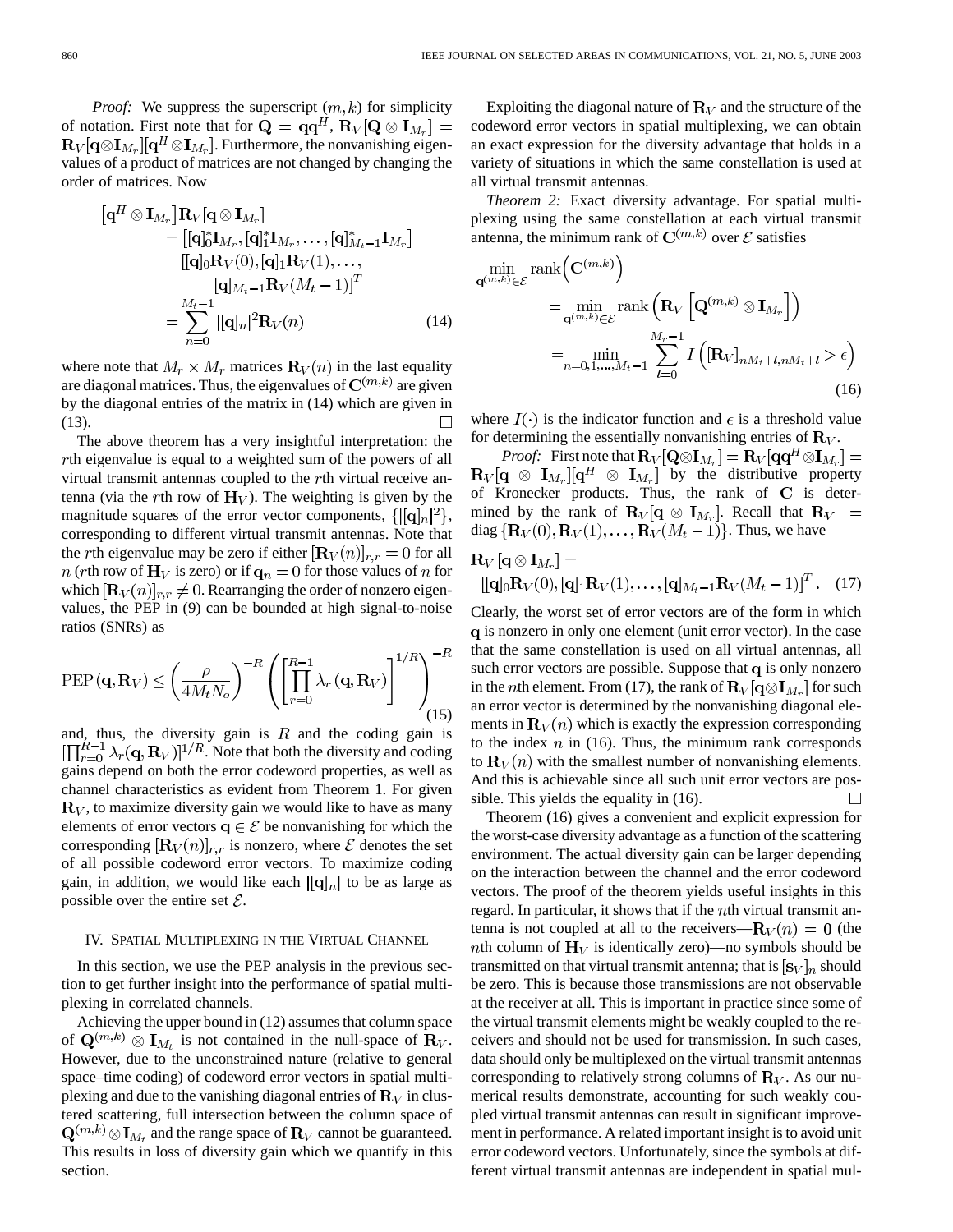tiplexing, all such error vectors are possible. As we discuss in the next section, applying a precoding transform to the transmitted vectors is an effective way to avoid such error vectors. More importantly, since we cannot introduce dependencies between transmitted symbols in spatial multiplexing, such a precoding approach is the only way of avoiding unit error codeword vectors.

# V. UNITARY AND NONUNITARY PRECODING

In this section, we leverage the insights from PEP analysis to propose unitary and nonunitary precoding that improve the robustness of spatial multiplexing in correlated channels.

### *A. Unknown Channel Statistics—Unitary Precoding*

Our PEP analysis shows that the key source of performance degradation is the existence of unit error vectors and the vanishing diagonal entries of  $\mathbf{R}_V$  due to clustered scattering. Furthermore,  $\mathbf{R}_V$  may not be available at the transmitter. In such cases, it is of interest to develop techniques that minimize the occurrence of unit error vectors and also make spatial multiplexing robust to the vanishing diagonal elements of  $\mathbf{R}_V$ .

Designing general space–time coding schemes that are robust to correlated channels is an interesting open problem. In spatial multiplexing, since the transmitted vectors are not spatially coded, we are left with the option of applying a precoding transform to the transmitted vectors. In this paper, we focus on linear precoding transforms. Let **W** be a  $M_t \times M_t$  precoding matrix that is applied to the output of the spatial multiplexer. Instead of transmitting codeword  $s_V$ , we transmit  $Ws_V$  in Fig. 2. The receiver observes

$$
\mathbf{y}_V = \sqrt{\frac{\rho}{M_t}} \mathbf{H}_V \mathbf{W} \mathbf{s}_V + \mathbf{v}_V.
$$
 (18)

The goal of this section is to find W, without knowledge of  $\mathbf{R}_V$ or  $\mathbf{H}_V$ , to improve the error-rate performance of the communication link.

Due to lack of knowledge of  $\mathbf{R}_V$ , we choose **W** to be unitary since it does not change the spatial distribution of power. A similar approach has been taken in [10], in which a precoding matrix is used to improve the robustness of spatial multiplexing systems in polarization channels. Their precoder assumes knowledge of a nondiagonal  $\mathbf{R}_V$ , parameterized by the cross-polarization discrimination, but otherwise serves to precondition the transmitted signal vectors. In our case, the precoder is designed to be robust to the nonvanishing diagonal entries of  $\mathbf{R}_V$ .

From the structure of the virtual representation, a DFT precoder may sound tempting; that is  $\mathbf{s} = \mathbf{s}_V$  [we remove the  $\mathbf{A}_T$  in Fig. 2(a)] so that  $\mathbf{y}_V = \mathbf{H}_V \mathbf{A}_T^H \mathbf{s}_V + \mathbf{v}_V$ . In this case, the transmitted codewords undergo a DFT  $A_T^H$  due to the channel propagation before encountering  $\mathbf{H}_V$ . However, such a DFT precoder is not attractive since it maps a constant error vector of the form  $[c, c, \dots, c]^T$  into the unit vector  $[1, 0, \dots, 0]^T$  which is detrimental to the PEP from Theorem 2. However, with some modification a DFT precoder may be useful, as elaborated below.

From the proof of Theorem 2, diversity advantage is compromised when there are cancellations in the product  $\mathbf{R}_V(\mathbf{q} \otimes \mathbf{I}_{M_r})$ . Furthermore, such cancellations are particularly acute for unit error vectors. We define a *robust unitary precoder* as one that satisfies the conditions in the following definitions. Let  $\epsilon$  (not be confused with the  $\epsilon$  in Theorem 2) be a design parameter.

- Define  $J(\mathbf{W}) = \min_{\mathbf{q} \in \mathcal{E}, n=0,\dots,M_t-1} |[\mathbf{W}\mathbf{q}]_n|$ . A *robust unitary precoder* satisfies  $J(\mathbf{W}) \geq \epsilon$  for  $n = 0, 1, \ldots$ ,  $M_t - 1$  and for all  $q \in \mathcal{E}$ , for some  $\epsilon > 0$ .
- An *optimal robust unitary precoder* is one that maximizes the threshold  $\epsilon$  over the space of candidate precoders; that is

$$
\mathbf{W}_o = \arg\max_{\mathbf{W}} \left[ \arg\sup_{\epsilon} [J(\mathbf{W}) \ge \epsilon] \right]. \tag{19}
$$

An optimal precoder may not be unique.

It is clear from Theorem 2 that a robust unitary precoder ensures that all elements of  $Wq$  are sufficiently nonvanishing for all  $q \in \mathcal{E}$ . Then, from (13) in Theorem 1, we see that all nonvanishing elements in  $\mathbf{R}_V$  contribute to the eigenvalues and, thus, contribute to the diversity gain by maximizing the rank. [Note that q is replaced with  $Wq$  in (13) with precoding.] An "optimum" precoder makes the modulus of all elements of  $q \in \mathcal{E}$ as large as possible to maximize the magnitude of eigenvalues in (13). This contributes to both the diversity gain and coding gain.

Finding an optimum robust unitary precoder is difficult since  $W<sub>o</sub>$  depends on the number of transmit antennas, as well as the specific type of constellation. Optimization is difficult since robust unitary precoders satisfy a max–min criterion, where both the maximum and minimum are effectively taken over discrete spaces. However, a unitary  $W$  can be represented using a reduced set of coefficients. We use this fact to propose two different unitary precoders.

*Diagonal Precoder:* The simplest class of unitary matrices take the form

$$
\mathbf{W} = \text{diag}\left\{1, e^{j\theta_1}, \dots, e^{j\theta_{M_t - 1}}\right\}.
$$
 (20)

Clearly,  $\mathbf{W}^H \mathbf{W} = \mathbf{I}_{M_t}$  by design and there are only  $M_t - 1$ free parameters since we can assume the first coefficient is one without loss of generality. However, this precoder does not solve the problem of avoiding unit error codeword vectors. In conjunction with a DFT precoder, though, this simple precoder may be effective. Suppose that we transmit signals of the form  $s =$  $WA_{T}$ S<sub>V</sub>. From (7) and (18), the channel equation in this case becomes  $y_V = H_V A_T^H W A_T s_V + v_V$ . The intuition behind this precoder is that the matrix  $A_T^H W A_T$  (which is analogous to an all pass filter) will smear the error vectors over all frequencies (virtual angles) so that all elements of  $A_T^H W A_T q$  [which replaces  $q$  in (13) in this case] will be nonvanishing for both unit error vectors, as well as constant error vectors (which cause problems in a DFT precoder).

For reasonable  $M_t$ , we propose the following exhaustive search technique.

*Search 1:* Uniformly quantize the phase values to and let *W* be the set of  $N^{M_t-1}$  candidate precoding matrices. Choose the  $W \in \mathcal{W}$  such that (19) is satisfied.

We consider an example of a spatial multiplexing system with QPSK symbols and  $M_t = M_r = 2$ . The optimal precoding matrix is found and the simulation results are shown in Fig. 4 in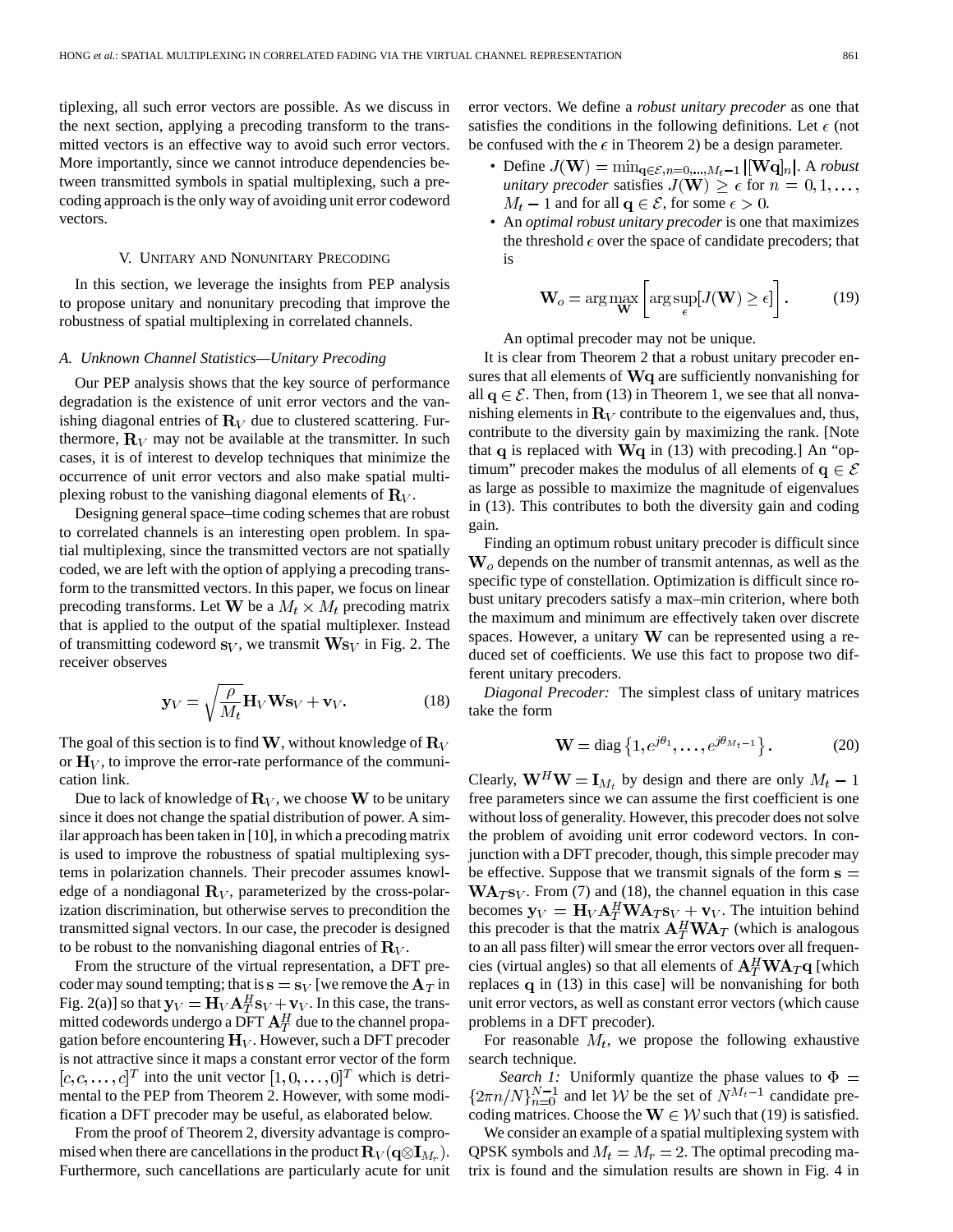Section VI, where we show significant improvements with precoding. Given the performance improvements, a natural question is whether a nondiagonal unitary  $W$  can even further improve performance.

*General Unitary Precoder:* Consider a general unitary precoding matrix  $W$ . Since the criterion in (19) does not readily admit a closed form solution, a numerical search is needed. One approach is to characterize a unitary matrix using a canonical representation, say using the Givens rotations, as in [11]. We then quantize the angles of the rotations to enumerate a family of candidate precoding matrices and optimize. For large numbers of antennas this becomes computationally intensive due to the number of parameters that need to be quantized. In this case, we propose the following design based on a random search.

*Search 2:* Generate a set of random complex  $M_t \times M_t$  matrices from the complex Gaussian distribution. Let  $W$  be the set of orthogonal matrices constructed from the QR decomposition of the random matrices [21]. Choose the  $W \in \mathcal{W}$  such that (19) is satisfied.

Clearly, Search 2 is not guaranteed to be optimal. We find, however, that it is relatively easy to find a good  $W$  as we will show in Section VI

#### *B. Known Channel Statistics—Nonunitary Precoding*

Robust precoders do not exploit knowledge of the channel statistics and structure at the transmitter—the precoding matrix is designed to make the system robust to channel structure in clustered scattering environments. We now present a general nonunitary precoding design which can incorporate knowledge of channel structure at the transmitter. The second-order statistics of the channel, captured by  $\mathbf{R}_V$ , typically change more slowly than the channel realizations and, thus, it may be possible to convey  $\mathbf{R}_V$  back to the transmitter.

Consider a nonunitary precoding matrix

$$
\hat{\mathbf{W}} = \mathbf{D}\mathbf{W} = \text{diag}\left\{\sqrt{p_0}, \dots, \sqrt{p_{M_t - 1}}\right\} \mathbf{W} \qquad (21)
$$

where  $W$  is a unitary precoding matrix (as in the previous section) and  $p_n$  is chosen to satisfy the power constraint  $\sum_{n=0}^{M_t-1} p_n = M_t$ . Generally, if  $p_n \neq 1$  for  $n = 0, \ldots, M_t-1$ ,  $\hat{\mathbf{W}}$  is a nonunitary matrix. When  $\mathbf{D} = \mathbf{I}_{M_t}$ ,  $\hat{\mathbf{W}}$  becomes unitary.  $D$  could be interpreted as a scaling or power allocation matrix. Since we have the knowledge of  $\mathbf{R}_V$  at the transmitter, instead of the robustness criterion, we seek a  $\hat{W}$  that minimizes the maximum PEP (9) for all possible error vectors. Let  $D$  and  $W$  denote sets of candidate  $D$  and  $W$  matrices, respectively. We define an optimal nonunitary precoding matrix as one that minimizes the maximum PEP of codeword error  $\bf{DWq}$ 

$$
\begin{aligned} &\left(\mathbf{D}_o, \mathbf{W}_o\right) \\ &= \arg\min_{\mathbf{D}\in\mathcal{D}, \mathbf{W}\in\mathcal{W}} \max_{\mathbf{q}\in\mathcal{E}} \left| \mathbf{I}_{M_r M_t} + \frac{\rho}{4M_t N_o} \mathbf{R}_V \left[ \mathbf{Q} \otimes \mathbf{I}_{M_r} \right] \right|^{-1} \end{aligned} \tag{22}
$$

where now  $Q = D W q q^H W^H D = D \tilde{q} \tilde{q}^H D$ . The eigenvalues in (13) now become

$$
\lambda_r(\mathbf{C}) = \sum_{n=0}^{M_t - 1} p_n |[\tilde{\mathbf{q}}]_n|^2 [\mathbf{R}_V(n)]_{r,r} . \tag{23}
$$



Fig. 3. Geometric representation of effects of precoding: a) original error constellation; b) unitary precoding; c) nonunitary precoding.

The use of unitary or nonunitary precoding can be motivated by considering the geometry of signal constellations and channel statistics. An example of signal error vector constellation is illustrated in Fig. 3(a). Since  $\mathbf{H}_V$  may be sparse, the channel matrix has a certain "null space", captured by the vanishing diagonal elements of  $\mathbf{R}_V$  in the context of PEP. If an error vector lies in this channel null space, it cannot be detected at the receiver and significantly compromises the PEP. In order to improve performance, unitary precoding rotates the error vector constellation to some angle to avoid error vectors (particularly unit error vectors) lying in the channel null space. This corresponds to making as many elements of  $\tilde{q}$  in (23) nonvanishing as possible over all  $q \in \mathcal{E}$ . This contributes primarily to diversity gain and some to coding gain. Without knowledge of channel statistics at the transmitter, unitary precoding can provide robust performance since it tries to minimize the projection of error vectors onto the channel null space. When the transmitter has knowledge of  $\mathbf{R}_V$ , nonunitary precoding not only prevents an error vector from lying in the channel null space, but it also increases the projection of all the error vectors onto the channel range space via judicious choice of  $\{p_n\}$ . This corresponds to making  $p_n |[\tilde{\mathbf{q}}]_n|^2$  as large as possible in (23) over all  $q \in \mathcal{E}$ . This increases the coding gain compared with unitary precoding. A schematic illustrating the effects of unitary and nonunitary precoding is shown in Fig. 3(b) and (c). A similar channel geometry explanation was also given in [11], where only a particular  $2 \times 2$  system with diagonal precoding was considered.

To further convey the intuition of unitary and nonunitary precoding, consider a concrete example of a  $4 \times 4$  H<sub>V</sub> =  $[\mathbf{h}_V(1) \quad \mathbf{h}_V(2) \quad \mathbf{h}_V(3) \quad \mathbf{h}_V(4)]$  of the form

$$
\mathbf{H}_V = \begin{bmatrix} \cdot & \times & \times & \times \\ \cdot & \times & 0 & \times \\ \cdot & \times & 0 & \times \\ \cdot & 0 & 0 & \times \end{bmatrix}
$$
 (24)

where  $\cdot$  stands for nonvanishing elements with variance 0.02 and  $\times$  stands for nonvanishing elements with unit variance. As we mentioned earlier, nonvanishing elements of  $\mathbf{H}_V$  correspond to the nature of scattering. In this example,  $[\mathbf{s}_V]_1$  is weakly supported by  $\mathbf{h}_V(1)$  due to low power in  $\mathbf{h}_V(1)$ . Similarly,  $[\mathbf{s}_V]_3$ , that corresponds to the third-virtual transmit angle and  $h_V(3)$ , only couples with one virtual receive angle and, thus, there is no diversity gain for this symbol. Therefore, we would expect the reliability of transmission of  $[s_V]_1$  and  $[s_V]_3$  to be poor. In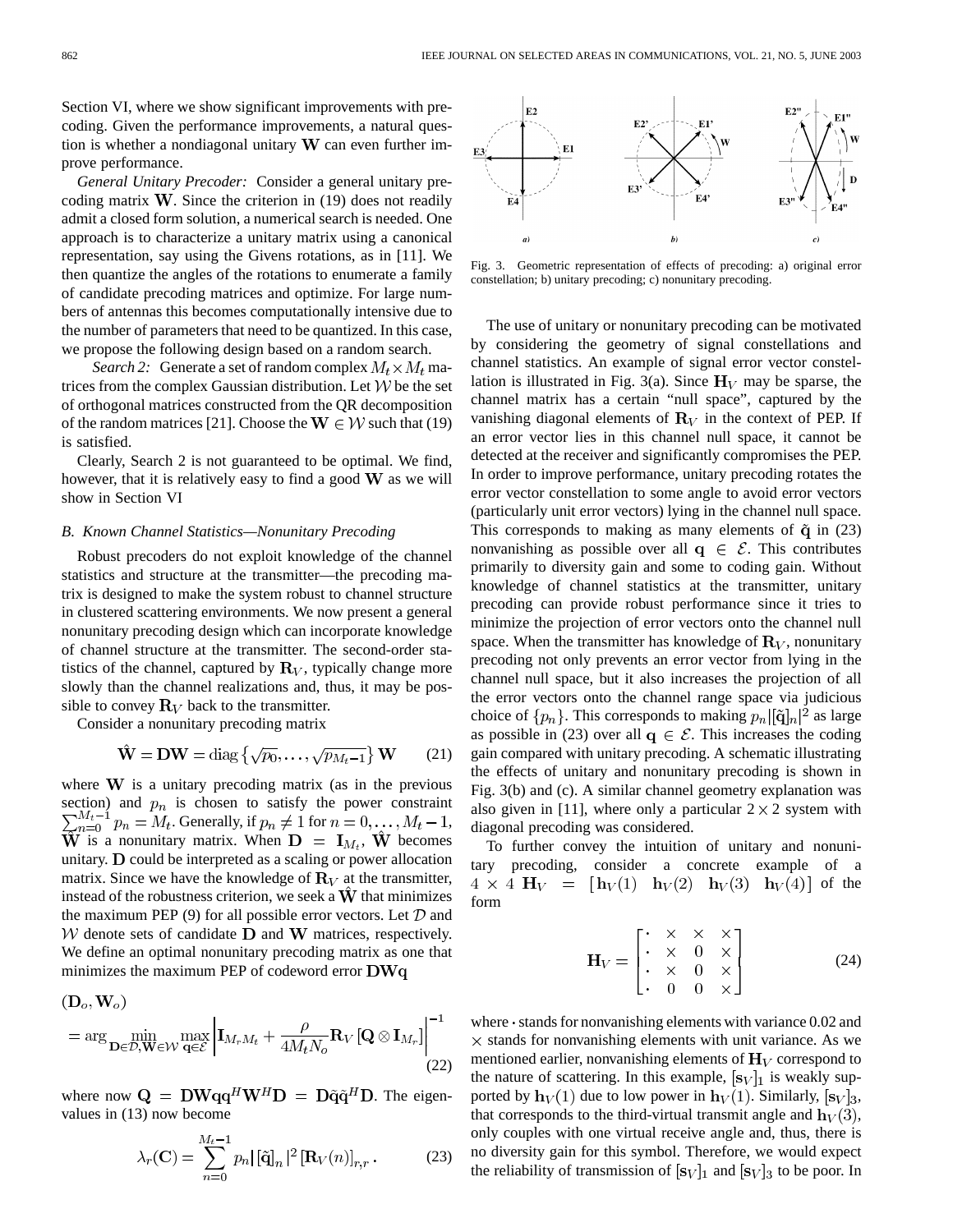order to improve performance, we could spread the information transmitted by  $[\mathbf{s}_V]_1$  and  $[\mathbf{s}_V]_3$  over other transmit angles (corresponding to  $h_V(2)$  and  $h_V(4)$  with more power). Unitary precoding is designed to achieve this goal. On the other hand,  $[\mathbf{s}_V]_1$  couples with receivers so weakly that it may not be used for transmission at all. Therefore, instead of equally distributing transmit power among all the virtual transmit angles, it is natural to allocate more transmit power to the more reliable transmit angles if such *a priori* information is available at the transmitter. The diagonal weighting matrix  **in nonunitary** precoding is designed to achieve this goal. It is also clear that in the extreme case of a fully populated  $\mathbf{H}_V$ , which is analogous to an i.i.d. channel [8], neither unitary precoding nor nonunitary precoding would be needed.

A numerical search is generally needed to obtain  $\hat{W}$ . When the dimension is large, the search for  $\hat{W}$  that jointly optimizes  $W$  and  $D$  may be very computationally intensive. An alternative suboptimal solution is the following.

*Search 3:* Let **W** be an optimal robust unitary precoder obtained, for example, using Search 1 or Search 2 in Section V-A. Let  $D$  denote the space of  $D$  matrices obtained, for example, by quantization and normalization. Choose the  $D$ that satisfies (22) for the given W and known  $\mathbf{R}_V$ .

Using a  $W$  that is an optimal robust precoder has a number of important advantages. First, if  $\mathbf{R}_V$  is not available, then the transmission is still robust. Second, there are fewer parameters to optimize in  $D$  than in W. Since the channel statistics change over time on a relative slower time scale than changes in channel realizations, the optimization of  $D$  can be done in real-time. We now give another optimization criterion for  $D$  based on mutual information.<sup>3</sup> Assume that the codewords  $s_V$  are complex Gaussian distributed,  $E[\mathbf{s}_V \mathbf{s}_V^H] = \mathbf{I}$ , (the transmitted signal is now  $\mathbf{D}\mathbf{W}\mathbf{s}_V$ , and  $E[\mathbf{D}\mathbf{W}\mathbf{s}_V\mathbf{s}_V^H\mathbf{W}^H\mathbf{D}^H] = \mathbf{D}^2$ ). Therefore, it can be shown using Jensen's and Hadamard inequalities, the average mutual information between  $\bf{v}$  and  $\bf{s}$  is [2]

$$
\mathcal{I}(\mathbf{y}, \mathbf{s}) = E_{\mathbf{H}_V} \log \det \left( \mathbf{I}_{M_t} + \frac{\rho}{M_t N_o} \mathbf{H}_V^H \mathbf{H}_V \mathbf{D}^2 \right)
$$
  
 
$$
\leq \sum_{n=0}^{M_t - 1} \log \left( 1 + \frac{p_n}{\sigma_n} \right) \tag{25}
$$

where  $\sigma_n = M_t N_o/(\nu_n \rho)$ ,  $\nu_n = E[\mathbf{h}_V^H(n) \mathbf{h}_V(n)]$ . The optimal  $D$  then maximizes (25) under the power constraint. This is a standard waterfilling problem [23] and the solution is

$$
p_n = (\mu - \sigma_n)^+ \tag{26}
$$

here  $(x)^+$  denotes the positive part of x and  $\mu$  is chosen so that .

#### *C. Virtual Transmit Antenna Selection*

The mutual information based power allocation procedure in (26) explicitly illustrates an important point that is implicit in (22). In some cases, a particular virtual transmit angle will contribute a negligible amount of power to the receiver [e.g., the first virtual antenna in (24)] making this virtual angle *infeasible*—the power budget may not be sufficient to

3In [22], it is argued that maximizing mutual information also minimizes PEP.



Fig. 4. No precoding versus diagonal precoding as a function of the number of nonvanishing elements of  $\mathbf{R}_V$ .

allocate any power to this virtual antenna. This problem can be alleviated by applying a technique known as stochastic antenna subset selection [24]. The idea is to allow only a subset of  $K_t$  of the  $M_t$  virtual angles to be used. The size of  $K_t$  can be determined *a priori* from  $\mathbf{R}_V$  and then Search 3 can be performed over candidate subset. Alternatively, the number and locations of nonzero  $p_n$  in (26) can be used to determine the active virtual transmit antennas and then Search 3 can be used to find  $D$  for these antennas.

# VI. NUMERICAL RESULTS

# *A. Unitary Precoding Without Channel Statistics*

In this experiment, we consider a spatial multiplexing system with quaternary phase-shift keying (QPSK) symbols and  $M_t = M_r = 2$ . We consider the performance with and without precoding as a function of the number of nonzero diagonal elements of  $\mathbf{R}_V$ . We denote  $\mathbf{R}_V$  with k nonzero elements as  $\mathbf{R}_V^k$ ,  $k = 1, 2, 3, 4, \mathbb{R}_{V}^{1} = \text{diag}\{1, 0, 0, 0\}, \mathbb{R}_{V}^{2} = \text{diag}\{1, 1, 0, 0\},\$  $\mathbb{R}^3$  = diag{1,1,1,0},  $\mathbb{R}^4$  = diag{1,1,1,1}. We used 100 000 Monte Carlo simulations to estimate the average symbol-error rate for each  $\mathbf{R}_V$ .

First consider the case of no precoding as illustrated in Fig. 4. The symbol-error rate is about 0.5 for  $\mathbb{R}^1_V$  and  $\mathbb{R}^2_V$  since the symbol stream transmitted from the second virtual antenna is lost in the null-space of the channel. For the case of  $\mathbb{R}^3_V$ , there is a first-order diversity, since the minimum rank is one as follows from Theorem 2. Finally,  $R_V = I_4$  corresponds to a rich channel and yields a second-order diversity gain and maximum coding gain.

Now we show how even diagonal precoding improves the diversity advantage in sparse-scattering environments. By quantizing the angles with  $N = 100$ , we used Search 1 to find the following optimal diagonal precoding matrix with  $\epsilon = 0.6299$ 

$$
\mathbf{W} = \text{diag}\{1, e^{j0.93}\}.
$$
 (27)

The performance improvement obtained using this precoder is illustrated in Fig. 4 and compared with the case of no pre-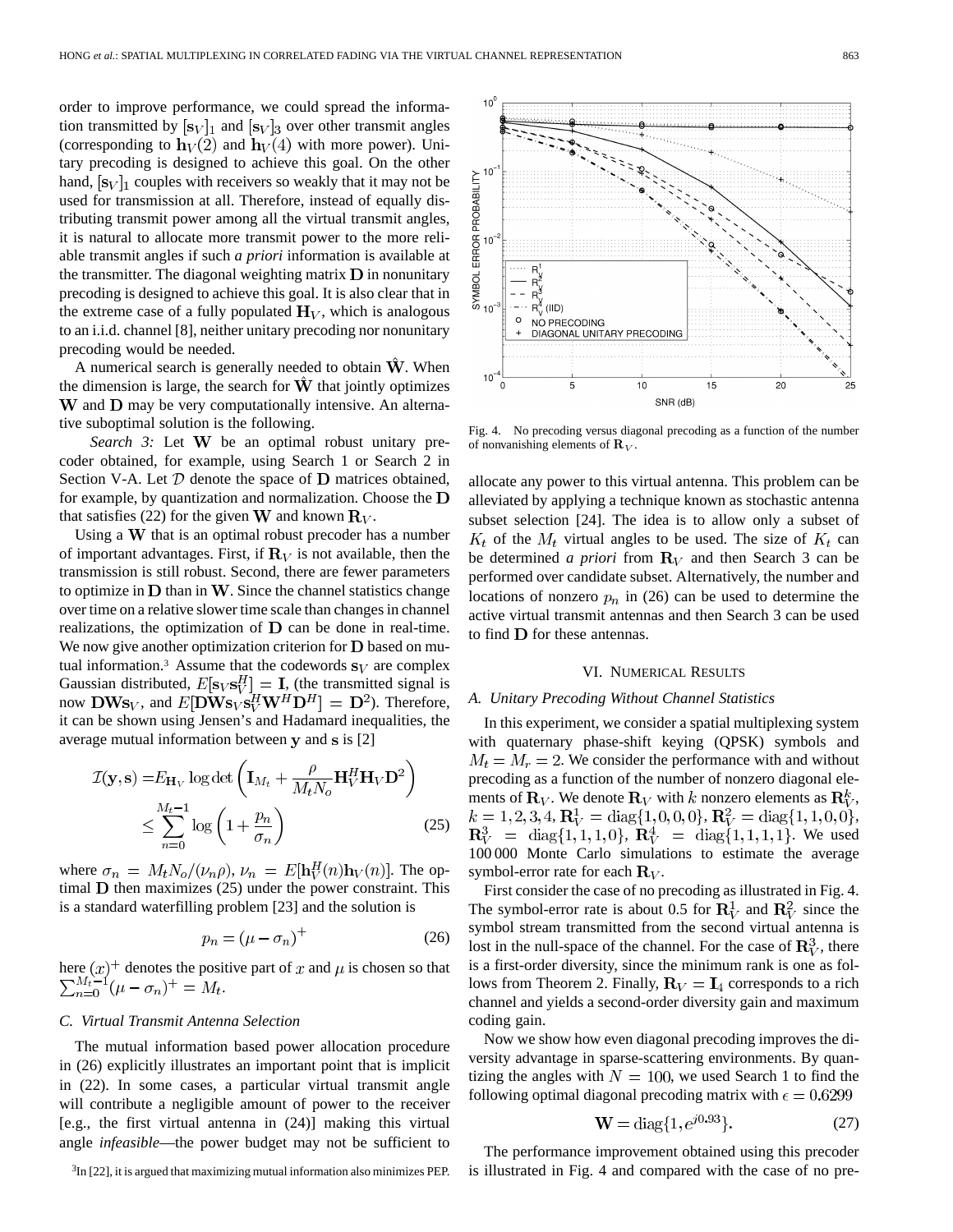

Fig. 5. Diagonal, general unitary, and nonunitary precoding as a function of the number of nonvanishing elements of  $\mathbf{R}_V$ .

coding. Even with a single nonzero element, as predicted by Theorem 2, there is a first-order diversity gain since both data streams get coupled to the nonvanishing  $[\mathbf{H}_V]_{1,1}$  due to rotation. As  $\mathbf{R}_V$  fills out with 2, 3, and 4 nonzero diagonal entries there is a second-order diversity advantage as predicted by Theorem 2. Since each additional nonzero element increases the received power, there is an increase in coding gain as predicted by Theorem 1.

Now consider a general unitary precoder. Using Search 2, we searched over 10 000 random  $2 \times 2$  matrices and found the following optimal precoding matrix with  $\epsilon = 0.6488$ :

$$
\mathbf{W} = \begin{bmatrix} -0.2436 - 0.7934i & 0.4194 + 0.3679i \\ -0.5194 - 0.2037i & -0.8167 + 0.1478i \end{bmatrix}.
$$
 (28)

From Theorem 1, we expect that there is a marginal coding gain compared with precoder (27) due to the marginal difference in  $\epsilon$ . In Fig. 5, we compare the precoder (28) to (27) and find that they have comparable performance. This is possible due to the suboptimality of the search procedure and also due to the fact that our design criterion is not exactly motivated by the PEP. The comparison shows that the diagonal precoder jointly used with DFT has the advantage of less intensive search and comparable performance to the general unitary precoder.

## *B. Nonunitary Precoding With Channel Statistics*

To illustrate how nonunitary precoding can further improve the interaction between the codeword and the channel, we compare a unitary precoder with a nonunitary precoder that exploits knowledge of  $\mathbf{R}_V$ . First, we search for unitary precoder that yields the W in (28). Then we use (22) to search for  $\bf{D}$  for each  $\mathbf{R}_V^k$ ,  $k = 1, 2, 3$ . For  $\mathbf{R}_V^1$  and  $\mathbf{R}_V^2$ , the optimal **D** from Search 3 is trivial. The optimal **D** for  $\mathbb{R}^3$  is  $diag\{1.1576, 0.8124\}$ . The comparison of unitary precoding and nonunitary precoding is shown in Fig. 5. Nonunitary precoding outperforms unitary precoding by up to 2 dB when  $\mathbf{R}_V$  is sparse  $( \mathbf{R}_V^1, \mathbf{R}_V^2)$ . For denser scattering  $({\bf R}_V^3)$ , the improvement of nonunitary precoding over unitary precoding is apparent though reduced. For the fully populated channel ( ${\bf R}_V = {\bf I}$ ), the nonunitary precoding matrix and



Fig. 6. Effects of unitary and nonunitary precoding on  $2 \times 2$  virtual channels with two nonzero elements.

unitary precoding are identical since the optimal  **in this case** is  $\mathbf{I}$ .

# *C. Impact of Precoding on Degenerate Virtual Channels*

We have shown that precoding can improve the performance of spatial multiplexing in correlated channels. Now we use an example to explicitly illustrate the diversity and coding advantage due to precoding using Theorem 1 and 2. We use three different possible  $2 \times 2$  representations for  $H_V$ : row degenerate, column degenerate, and diagonal

$$
\mathbf{H}_{V}^{1} = \begin{bmatrix} \times & \times \\ 0 & 0 \end{bmatrix}, \mathbf{H}_{V}^{2} = \begin{bmatrix} \times & 0 \\ \times & 0 \end{bmatrix}, \mathbf{H}_{V}^{3} = \begin{bmatrix} \times & 0 \\ 0 & \times \end{bmatrix}. (29)
$$

For  $H_V^1$ , Theorem 2 shows that the minimum diversity advantage of this system is one and the only eigenvalue is given by Theorem 1 as  $\lambda = ||q||^2$ , which is determined by the chosen constellation. Clearly, the precoder cannot improve performance since both the diversity advantage and the minimum eigenvalue are fixed. Without precoding,  $\mathbf{H}_{V}^{2}$ provides no diversity gain by Theorem 2. However, with precoding, Theorem 1 reveals that  $C$  has two nonzero eigenvalues  $\lambda_1 = \lambda_2 = |[\mathbf{W}\mathbf{q}]_1|^2$ , so the diversity gain is increased to two and the degenerate column suggests a trivial power allocation scheme. The coding gain is further improved by using nonunitary precoding. Similarly, for  $\mathbb{H}_{V}^{3}$ , without precoding, diversity advantage is one according to Theorem 2 and this is improved to two by precoding according to Theorem 1. The coding gain is given by  $(\lambda_1 \lambda_2)^{1/2} = ||\mathbf{W}\mathbf{q}]_1 |\mathbf{W}\mathbf{q}]_2$ . Theorem 1 shows that we also improve the coding gain by maximizing the eigenvalues by our search criterion. The comparison of three virtual representation with and without precoding is shown in Fig. 6 and confirms our intuition and analytical results.

# *D. Virtual Transmit Antenna Selection Based on Second-Order Channel Statistics*

In this experiment, we conclude by comparing all the proposed precoding approaches in a spatial multiplexing system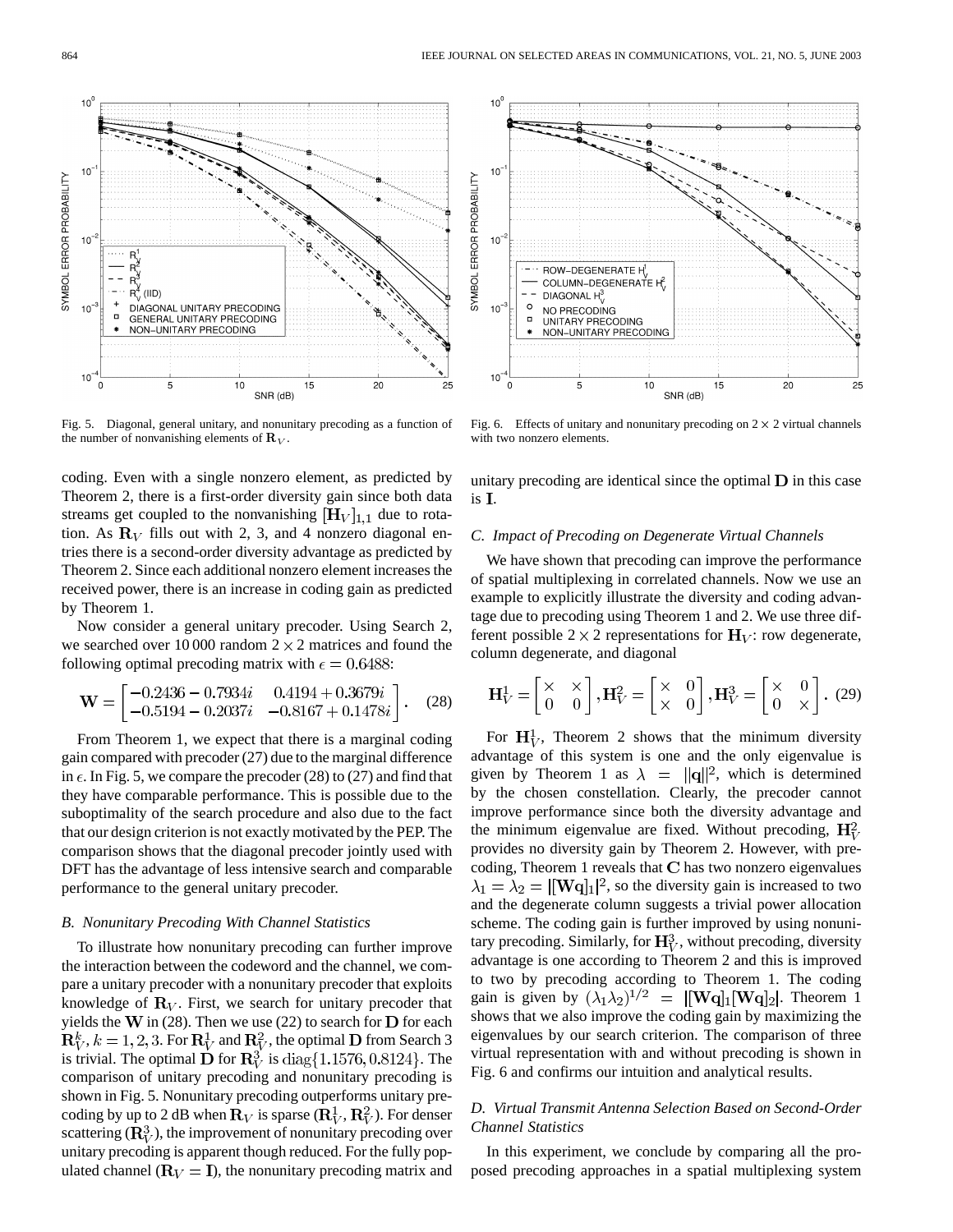

Fig. 7. Effects of unitary, nonunitary precoding, and subset selection on the  $4 \times 4$  virtual channel in (24).

with QPSK symbols and  $M_t = M_r = 4$  for the channel with the virtual representation in (24).

Consider two scenarios: with and without subset selection. In the first case, all four virtual transmit antennas are used  $(M_t =$ ). In the second case, based on the weak coupling of virtual transmit antenna  $[\mathbf{s}_V(1)]$ , we use only  $\{[\mathbf{s}_V]_2, [\mathbf{s}_V]_3, [\mathbf{s}_V]_4\}$  corresponding to  $\{h_V(2), h_V(3), h_V(4)\}\$  and  $M_t = 3$ .

Using Search 1 with  $N = 100$ , we found optimal diagonal precoding matrices for  $M_t = 3$  and  $M_t = 4$ . Using Search 2 with 10 000 candidate matrices, we found optimal general unitary precoding matrices for  $M_t = 3$  and  $M_t = 4$ . For the nonunitary precoding scenario,  $\bf{D}$  was determined by the power allocation scheme (26). The error-rate curves for all these scenarios are shown in Fig. 7. The case with no precoding provides minimal diversity gain as expected. Unitary precoding without channel statistics provides diversity gain as predicted by Theorem 2. Due to the weak coupling of the first virtual angle, the power on  $[s_V]_1$  is wasted. Subset selection fixes this problem, but at the expense of rate since now three symbols and not four are sent in each time period. Interestingly, nonunitary precoding with power allocation has dramatically improved performance both with and without subset selection. The reason is that in either case the power is distributed only on the three major virtual angles. Without subset selection, due to the presence of unitary precoding, the information stream that would have been transmitted on the first virtual antenna is mixed on the remaining three antennas and can still be decoded. Finally, note that the allocation (26) is obtained by maximizing the mutual information with a Gaussian codebook; it does not necessarily optimize the error performance when restricted to finite alphabet constellations. Thus, better precoder optimizations based on  $\mathbf{R}_V$  may even further improve performance.

# VII. CONCLUSION

We have investigated the design of spatial multiplexing techniques for correlated fading channels via the virtual channel representation. We derived bounds for the PEP in spatial multiplexing using the virtual channel matrix  $\mathbf{H}_V$ . The approximately uncorrelated nature of  $H_V$  greatly simplified this analysis. In particular, we derived exact expressions for the minimum rank of the matrix governing the PEP, as well as exact characterization of its eigenvalues. The analysis in the virtual representation yields many useful insights on the interaction between the codeword space and the channel and its effects on performance. In particular, a key insight to avoid performance degradation in correlated channels is to avoid unit error codeword vectors and to exploit virtual transmit antennas that are strongly coupled to the channels. These insights are leveraged to develop effective multiplexing techniques for correlated MIMO channels. Unitary precoding is proposed to make spatial multiplexing robust to channel correlation when channel statistics are unknown at the transmitter. When channel statistics are known at the transmitter, we showed that power allocation coupled with unitary precoding is a simple and effective means for exploiting this information. Currently, we are investigating extension of the work for space–time trellis coding and linear dispersion coding for correlated MIMO channels.

#### **REFERENCES**

- [1] G. J. Foschini, "Layered space-time architecture for wireless communication in a fading environment when using multiple antennas," *Bell Labs Tech. J.*, vol. 1, no. 2, pp. 41–59, 1996.
- [2] I. E. Telatar, "Capacity of multi-antenna Gaussian channels," *Eur. Trans. Telecomm.*, vol. 10, no. 6, 1999.
- [3] V. Tarokh, N. Seshadri, and A. R. Calderbank, "Space-time codes for high data rate wireless communication: Performance criterion and code construction," *IEEE Trans. Inform. Theory*, vol. 44, pp. 744–765, Mar. 1998.
- [4] V. Tarokh, H. Jafarkhani, and A. R. Calderbank, "Space-time block codes from orthogonal designs," *IEEE Trans. Inform. Theory*, vol. 45, pp. 1456–1467, July 1999.
- [5] S. M. Alamouti, "A simple transmit diversity technique for wireless communications," *IEEE J. Select. Areas Commun.*, vol. 16, pp. 1451–1458, Oct. 1998.
- [6] A. Paulraj and T. Kailath, "Increasing capacity in wireless broadcast systems using distributed transmission/directional reception (DTDR)," U. S. Patent 5345599, Sept. 6, 1994.
- [7] D. S. Shiu, G. J. Foschini, M. J. Gans, and J. M. Kahn, "Fading correlation and its effect on the capacity of multielement antenna systems," *IEEE Trans. Commun.*, vol. 48, pp. 502–513, Mar. 2000.
- [8] A. M. Sayeed, "Deconstructing multiantenna fading channels," *IEEE Trans. Signal Processing*, vol. 50, pp. 2563–2579, Oct. 2002.
- [9] A. Paulraj and C. B. Papadias, "Space-time processing for wireless communications," *IEEE Signal Processing Mag.*, vol. 14, pp. 49–83, Nov. 1997.
- [10] H. Bolcskei, R. U. Nabar, V. Erceg, D. Gesbert, and A. J. Paulray, "Performance of spatial multiplexing in the presence of polarization diversity," *IEEE Trans. Signal Processing*, vol. 50, pp. 2553–2562, Oct. 2002.
- [11] R. Nabar, H. Bolcskei, and A. J. Paulraj, "Transmit optimization for spatial multiplexing in the presence of spatial fading correlation," in *Proc. IEEE GLOBECOM*, vol. 1, 2001, pp. 131–135.
- [12] H. Sampath and A. J. Paulraj, "Linear precoding for space-time coded systems with known fading correlations," in *Proc. 35th Asilomar Conf. Signals, Systems, Computers*, vol. 1, 2001, pp. 246–251.
- [13] G. B. Giannakis and S. Zhou, "Optimal transmit-diversity precoders for random fading channels," in *Proc. IEEE GLOBECOM*, vol. 3, 2000, pp. 1839–1843.
- [14] J. W. Brewer, "Kronecker products and matrix calculus in system theory," *IEEE Trans. Circuit Syst.*, vol. 25, pp. 772–781, Sept. 1978.
- [15] J. Fuhl, A. F. Molisch, and E. Bonek, "Unified channel model for mobile radio systems with smart antennas," *IEE Proc. Radar, Sonar Navig.*, vol. 145, pp. 32–41, Feb. 1998.
- [16] D. Gore, R. W. Heath Jr., and A. J. Paulraj, "Performance analysis of spatial multiplexing in correlated channels," *IEEE Trans. Commun.*, Mar. 2002, submitted for publication.